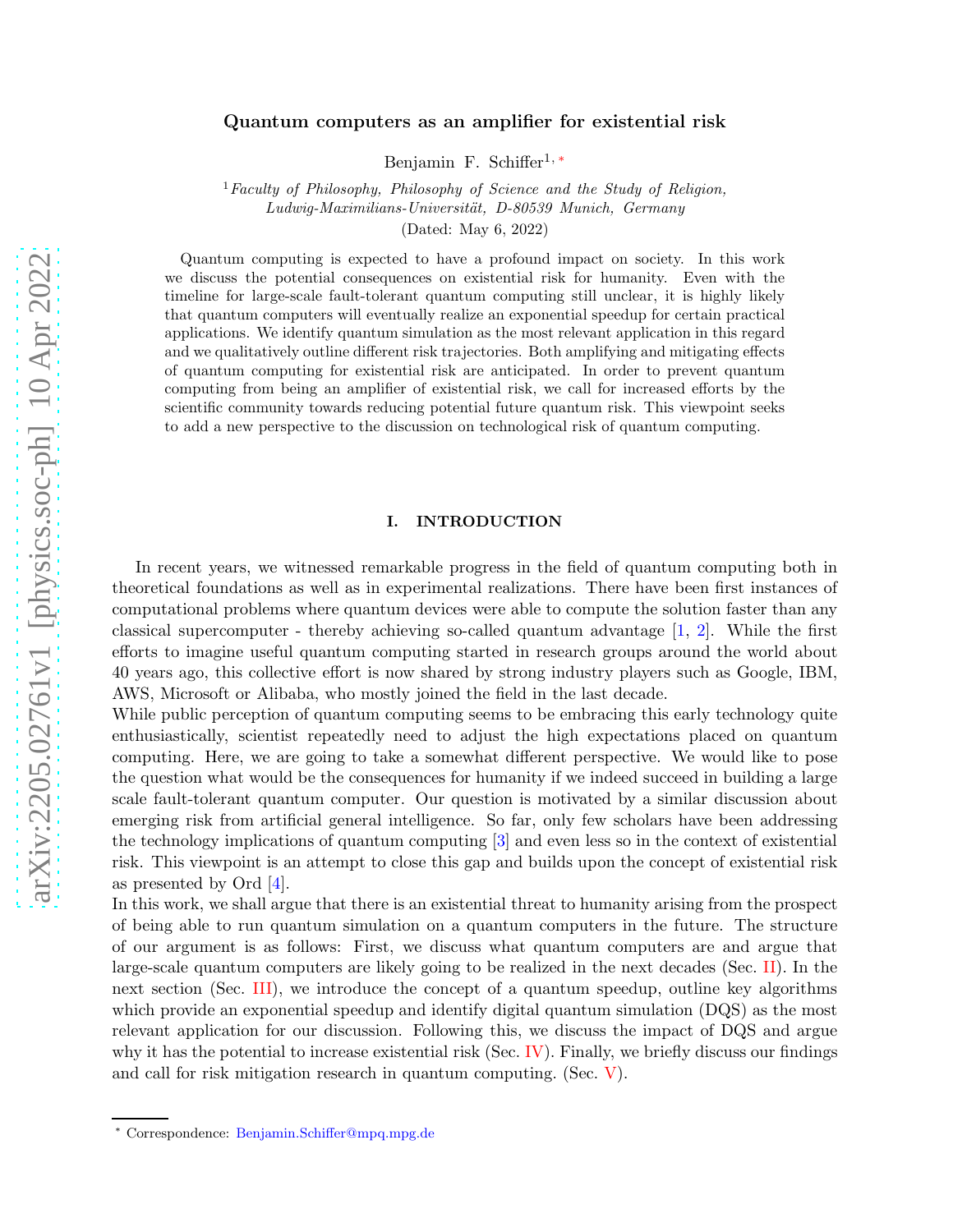#### <span id="page-1-0"></span>II. THE ROAD TO FAULT-TOLERANT QUANTUM COMPUTING

### A. A definition of quantum computing

A quantum computer harnesses the laws of quantum mechanics to perform computations. This is to be understood that for a quantum computer, quantum mechanics is not only required for the fabrication process as it is the case with modern classical computers. Instead, quantum computers execute quantum algorithms that rely intrinsically on quantum mechanical phenomena such as superposition and entanglement. The promise of quantum computing lies in the asymptotic speedup over classical algorithms for certain computational problems. This asymptotic behavior is crucial for our analysis and we will discuss it in more detail below.

The basic unit of quantum information is called a quantum bit (qubit) and quantum computers comprise a large number of coherently interconnected qubits. Due to the no-cloning theorem, quantum states cannot be copied, in general. This poses to be a major challenge when dealing with noise that arises occasionally in the computation. Quantum computers can be made fault-tolerant through quantum error correction which requires a large overhead in the number of qubits [\[5](#page-8-3)]. For the scope of this paper, we will use the term quantum computer to refer to large-scale fault-tolerant quantum computers of more than 1,000 logical (error-corrected) qubits.

### B. The feasibility of building large quantum computers

We discuss the likelihood that a (large-scale) quantum computer is successfully going to be built in the future. There are two aspects that we shall consider. First, there needs to be the actual physical possibility of constructing a large-scale fault-tolerant quantum computer. Second, realizing this technology requires a sufficient economical or political interest.

Concerning the first point, there are, in fact, currently no physical limitations known regarding the scale-up of quantum computers. To this day, however, the problem of scaling up has not been solved due to massive engineering challenges which need to be overcome first  $[6]$ . The fact, that these unsolved engineering challenges exist, does not change the fact that no physical limitations are expected and a large-scale quantum computer seems indeed within the realm of the possible. Not every technology which is physically possible is actually being realized due to the required financial investment into the research and the realization phase. Regarding quantum computers, we observe that there is not just a political desire for its realization. Importantly, there is currently a huge industrial interest developing which comes from the prospect of a profitable commercialization of this technology. Quantum computers are expected to speed up certain computational tasks such as optimization problems and aid in the development of new materials and chemical reactions. Besides the industrial interest, there is also a scientific motivation to build a quantum computer. It is not only a remarkable fundamental physics experiment on its own, but might also allow new discoveries in fundamental science, e.g. regarding exotic phases of matter or quantum gravity. The European Organization for Nuclear Research (CERN) serves as a prime example that, given sufficient interest for fundamental science, even very costly large scale scale experiments have been realized even without immediate commercial relevance. These are several reasons why the eventual realization of a large quantum computers seems highly likely.

### C. A timeline for quantum computing

This leaves us with the question when we might expect such large-scale quantum computers. If one assumes that the number of qubits will increase exponentially in the next decades, 1,000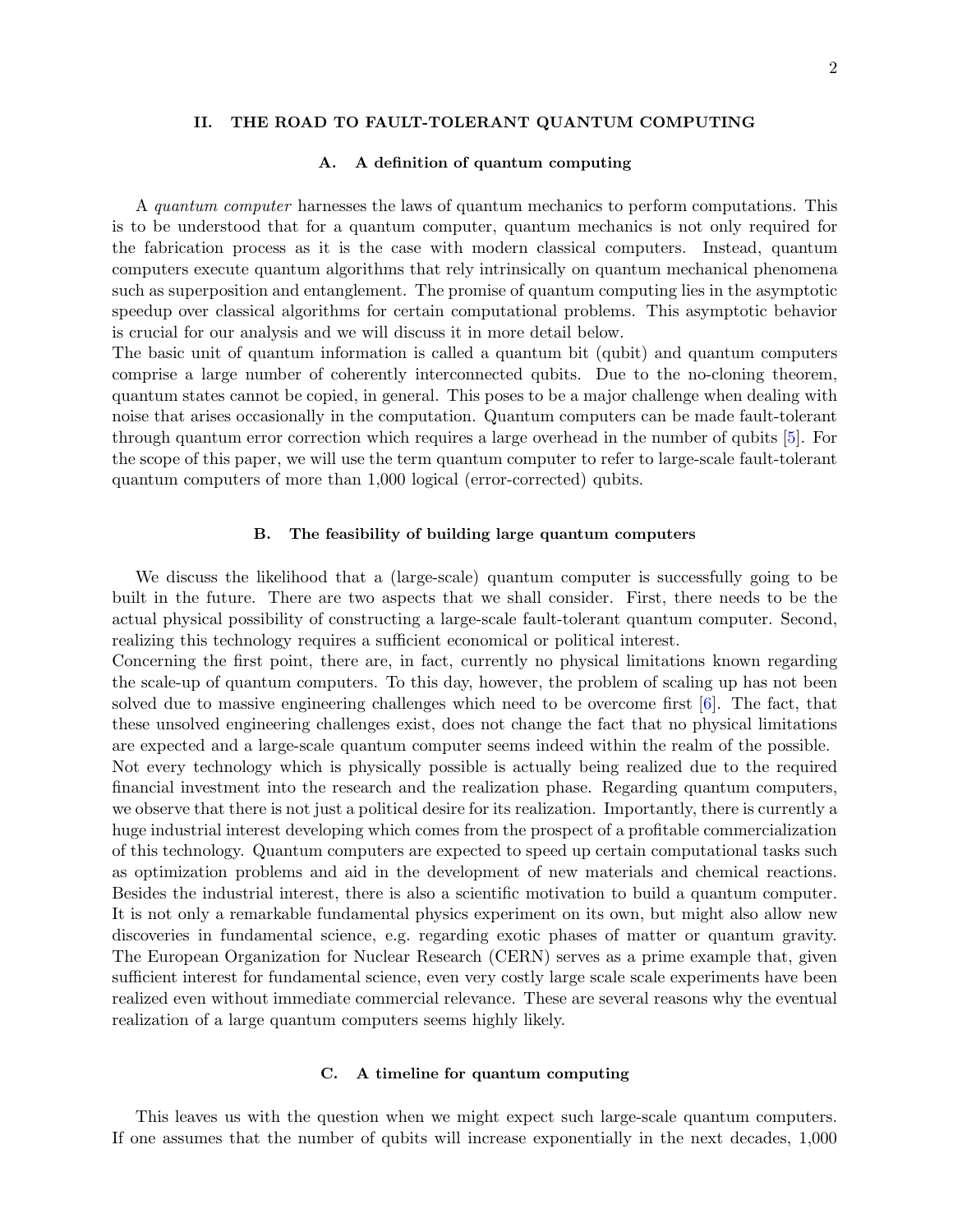logical qubits can be expected with 50% probability in the years 2040s by interpolating the historical development into the future [\[7](#page-8-5)]. Given that there is very few data points to extrapolate from and that significant engineering challenges need to be overcome, this interpolation is to be interpreted cautiously. Another source that needs to be treated with the appropriate prudence are the publicly announced roadmaps from quantum computing companies. Google and IonQ roughly align in their aim for 1,000 logical qubits around 2030 [\[8](#page-8-6), [9](#page-8-7)]. Also, the Quantum Manifesto which paved the way for the Quantum Flagship of the European Union aims for universal quantum computing around 2035 [\[10](#page-8-8)]. However, we would like to stress again the fact that key engineering challenges in the scale-up remain unsolved, adding significant uncertainty to the timeline on largescale fault-tolerant quantum computing.

For our argument, the uncertainty in the timeline is not crucial. While it seems rather likely that a quantum computer will be built in this century, our arguments still apply if due to some setback quantum computers will only arrive several decades later.<sup>[1](#page-2-1)</sup> On the contrary, one might even argue that the first experiments which showcased quantum advantage happened earlier than many in the research community would have expected. We might draw an analogy to the AlphaGo moment in machine learning, where a generally unexpected breakthrough changed the general perception of the capabilities of this technology [\[11\]](#page-8-9). Indeed, the first experiments which showcased quantum advantage happened earlier than many scholars in the research community would have expected. The bottom line is that a consideration of the technological risk of quantum computing is relevant even if the commercial timelines put forward so far turn out to be on the optimistic

side. However, if the arrival of large-scale quantum computing comes early due to an unexpected, sudden breakthrough, that is within the next 10-15 years already, then, risk analysis and possible mitigation would become even more urgent.

### <span id="page-2-0"></span>III. APPLICATION OF QUANTUM COMPUTERS

#### A. Quantum speedups

Using a quantum computer to solve mathematical problems is promising if the problem is solved more time- or memory-efficient than with a classical computer. A speed difference between algorithms is mainly relevant for large problem instances and quantum speedup is defined as the ratio between the time required on a classical computer and a quantum computer as a function of the problem size [\[12\]](#page-8-10). The largest separation between quantum and classical computing is found if the quantum speedup has an exponential scaling in the problem size. For several other applications a polynomial quantum speedup has been established that might become relevant with the arrival of fault-tolerant quantum computing [\[13](#page-8-11)].

We argue here that the disruptive impact of quantum computing is greatest where the quantum computer can reduce the running time of the algorithm so much that a previously intractable problem can then be solved in reasonable time.<sup>[2](#page-2-2)</sup> This corresponds to an exponential quantum speedup where an exponentially long classical runtime can be reduced to a polynomial quantum runtime. In this case, quantum computing has the role of an enabler, such that it becomes a tool or method which makes it possible to computationally solve a certain problem which was before not solvable in practice. Labeling certain use-cases of quantum computing as an enabler is helpful in assessing the impact of this new technology. While gradual improvements of technology may

<span id="page-2-1"></span><sup>&</sup>lt;sup>1</sup> In the history of artificial intelligence (AI), there was the period of an AI winter in the 1990ies when research funding and general interest in AI was at a low after expectations had failed to materialize. It is possible that some of the current expectations placed on quantum computing similarly exceed the pace of scientific progress, potentially triggering a Quantum winter.

<span id="page-2-2"></span><sup>&</sup>lt;sup>2</sup> What a *reasonable* time is will be highly dependent on the computational problem and might as well range from few seconds to several weeks. Hence, the term is left rather vague here.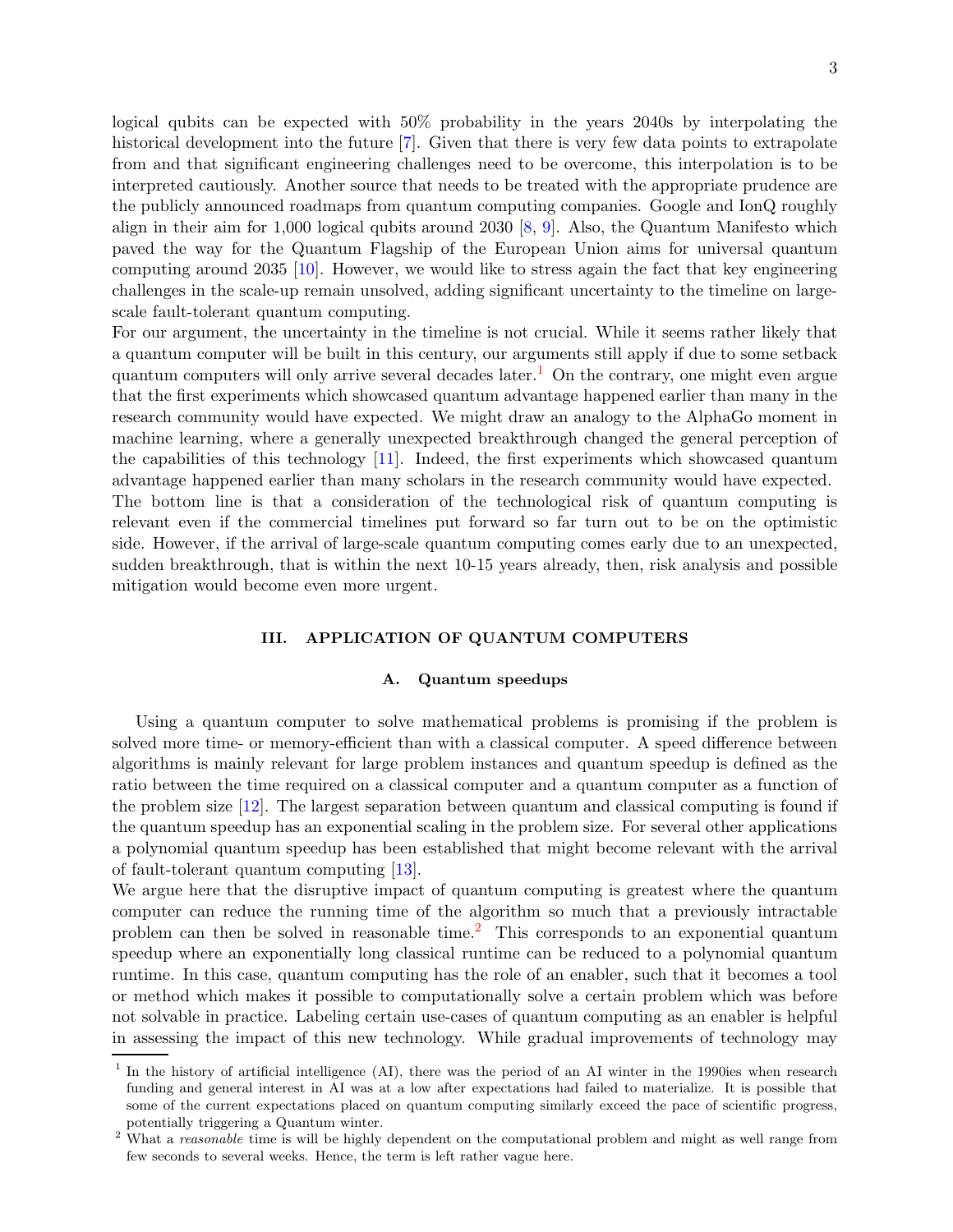certainly have a large impact as well, the impact can come much more sudden with an enabler-type technology. This is why we focus on applications of quantum computers where they show precisely this behavior of an enabler.

### B. Quantum algorithms with an exponential speedup

In fact, there exist few quantum algorithms which provide such an enabler-type, (sub)exponential quantum speedup<sup>[3](#page-3-0)</sup>, such as Shor's algorithm [\[14](#page-8-12)], quantum walks on a tree graph [\[15](#page-8-13)], the HHL algorithm [\[16](#page-8-14)], and digital quantum simulation (DQS) [\[17\]](#page-8-15). It would be beyond the scope of this essay to review all of these algorithms. Instead, we would like to comment briefly on Shor's algorithm due to its prominence, and more in detail on DQS because of the implications of this algorithmic method for our argument.

### 1. Shor's algorithm

Shor's algorithm solves the computational problem of factorization on a quantum computer. When given some integer number, finding its prime factors is a task that requires a time which scales sub-exponentially in the number of digits on a classical computer. At the same time, verifying that a set of given prime factors divides an integer, is very efficient. This asymmetry between multiplying and factoring is at the heart of the RSA cryptography method [\[18](#page-8-16)]. Many services of the modern Internet rely on RSA for their encryption such as VPN, online banking, credit cards, e-mail and online shopping.[4](#page-3-1) Remarkably, Shor's algorithm provides an efficient method to solve prime factorization on a quantum computer and is an example of a (sub)exponential quantum speedup. While this is becoming highly problematic for the mentioned cryptographic methods, there exist other forms of encryption, e.g. lattice-based cryptography [\[19](#page-8-17)], which are assumed to be safe against attacks from quantum computers. While changing the encryption method might lead to additional implementation costs, it currently seems unlikely that Shor's algorithm has a significant impact onto existential risk in this regard.

### 2. Digital quantum simulation (DQS)

Digital quantum simulation (DQS) also provides an exponential quantum speedup and could have more serious consequences. We shall explain this application of a quantum computer and implications thereof in the following paragraphs.

The theory of quantum mechanics has been tremendously successful in describing nature. Since over 100 years it is being investigated, understood and challenged to ever greater extend and it has been proven to be highly accurate. Unfortunately, for large quantum mechanical systems such as molecules this fundamental theory alone is not terribly useful. This is because the number of parameters, which are needed to be kept track of, scales exponentially with the size of the quantum system. For this reason, classical computers are generally not able to (efficiently) describe large quantum systems.

A quantum device, however, offers the promising advantage to simulate other quantum systems efficiently. Or, as Richard Feynman famously put it, "nature isn't classical, dammit, and if you

<span id="page-3-0"></span><sup>&</sup>lt;sup>3</sup> A sub-exponential speedup is smaller than exponential, yet larger than polynomial. For our argument, we will not distinguish between an exponential speedup and a sub-exponential speedup.

<span id="page-3-1"></span><sup>&</sup>lt;sup>4</sup> In fact, elliptic-curve cryptography (ECC) is also used widely today. However, ECC has the same weakness towards quantum computing attacks as RSA. Thus, the discussion on breaking RSA with Shor's algorithm also applies to ECC.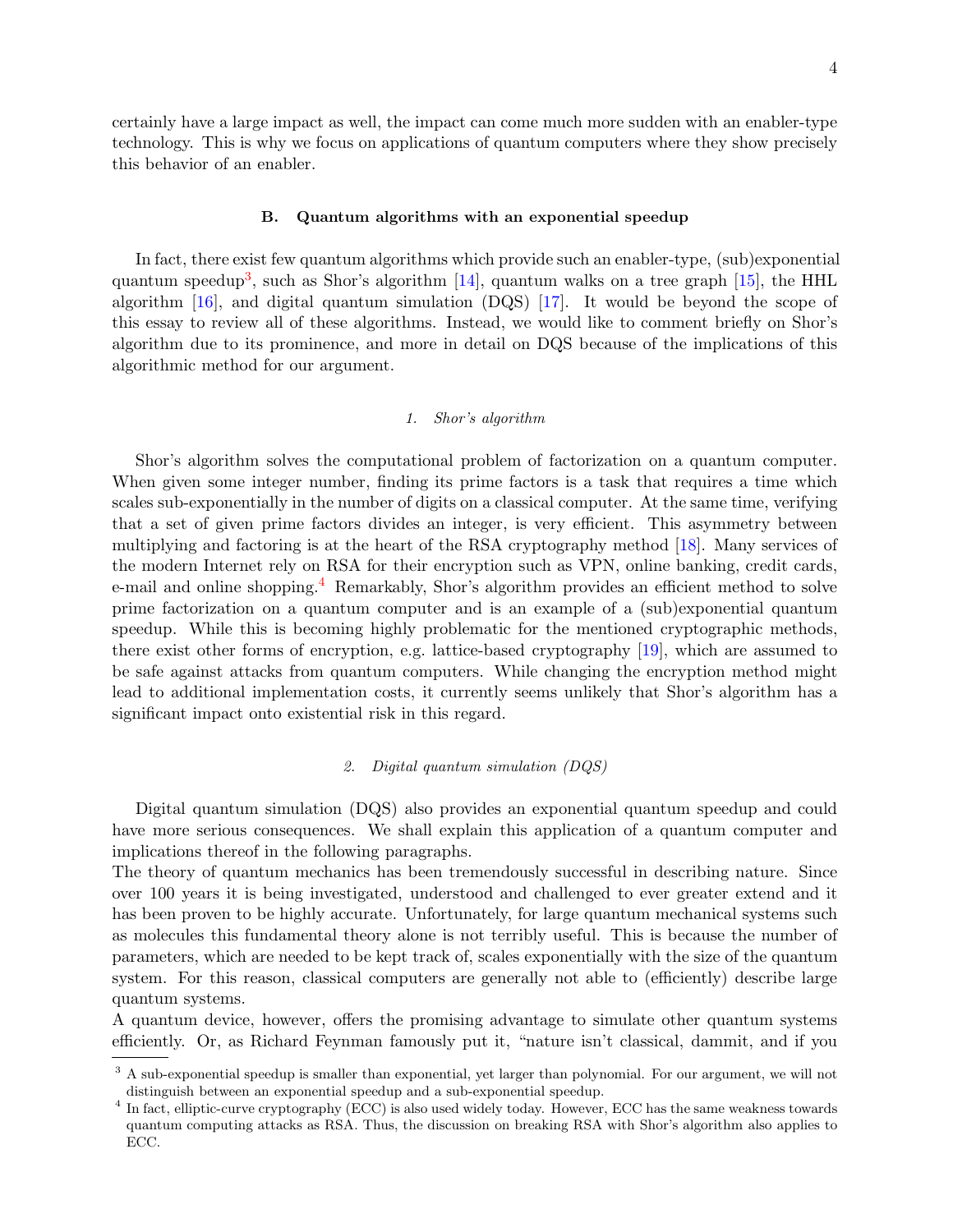want to make a simulation of nature, you'd better make it quantum mechanical" [\[20\]](#page-8-18). Quantum simulation is the study of quantum systems to understand certain properties of the system, that we might be interested in. It offers an exponential quantum speedup in understanding reaction mechanism in molecules and probing the properties of new materials. This is of great interest for the development in many branches of industry due to the very high research and development cost that might be saved.

Here, we shall distinguish two different approaches to quantum simulation, analogue quantum simulation and digital quantum simulation. Analogue quantum simulation aims at understanding a quantum-mechanical problem by building another quantum system with similar properties in a laboratory. This technique is being successfully employed in many different research groups and has led to the discovery and a better understanding of new physical phenomena [\[21](#page-8-19), [22](#page-8-20)]. Generally speaking, in an analogue quantum simulation experiment, the Hamiltonian describing the physical system is fixed to a certain degree. Hence, analogue quantum simulation does not offer full flexibility in changing the quantum system of interest. For a detailed discussion on the capabilities of analogue quantum simulation, we refer to the roadmap laid out in [\[23](#page-8-21)].

Digital quantum simulation (DQS) offers a more flexible way to perform quantum simulation being run an a programmable quantum computer. We note, however, that it inflicts a computational overhead to due the digital nature of the quantum simulation. Hence, this algorithm will only be able to solve useful problems once very large quantum computers become available with a high logical qubit count. As an example, in order to analyze a key molecule in biological nitrogen fixation, hundreds of logical qubits are required [\[24](#page-9-0)]. Once such quantum computers have arrived, it can be expected that research and development pipelines in industry can be dramatically shortened. Using DQS, many chemical reactions or materials could be tested virtually on a quantum computer instead of costly and time-intensive experiments. In this sense, DQS will be an enable for boosting technological development.

### <span id="page-4-0"></span>IV. IMPACT OF DIGITAL QUANTUM SIMULATION ON EXISTENTIAL RISK

In the following paragraphs, we shall analyze the implications of digital quantum simulation (DQS) on technological risk, more precisely existential risk. We will give three arguments why DQS could act as an amplifier for existential risk: one general argument and two more concrete scenarios. Also, we point out how DQS might be useful to mitigate existential risk, which serves as a counter-argument.

#### A. DQS as a general booster for technological progress

The first argument is a general argument about the existential risk of technology. This argument builds upon the notion that the level of existential risk in the 21st century is unsustainable in the sense that humanity would with significant probability go extinct if this risk level is not reduced [\[4](#page-8-2)]. In order to reach a sustainable level of existential risk which allows for the long-term survival of humanity, the level of existential risk needs to be reduced. There are both natural causes, such as supervolcanoes or asteroids, and anthropogenic causes of existential risk. The latter include nuclear war, climate change, engineered pandemics and misaligned AI. While assigning probabilities to these individual risks is difficult, it is instructive to at least estimate these numbers. In fact, the likelihood for an event that brings human extinction or at least general societal collapse within the next 100 years through a human-made catastrophe is estimated multiple orders of magnitude higher than through a natural catastrophic event by Ord [\[4,](#page-8-2) p. 167]. Anthropogenic existential risk was introduced through the means of modern technology. Therefore, the largest lever to lower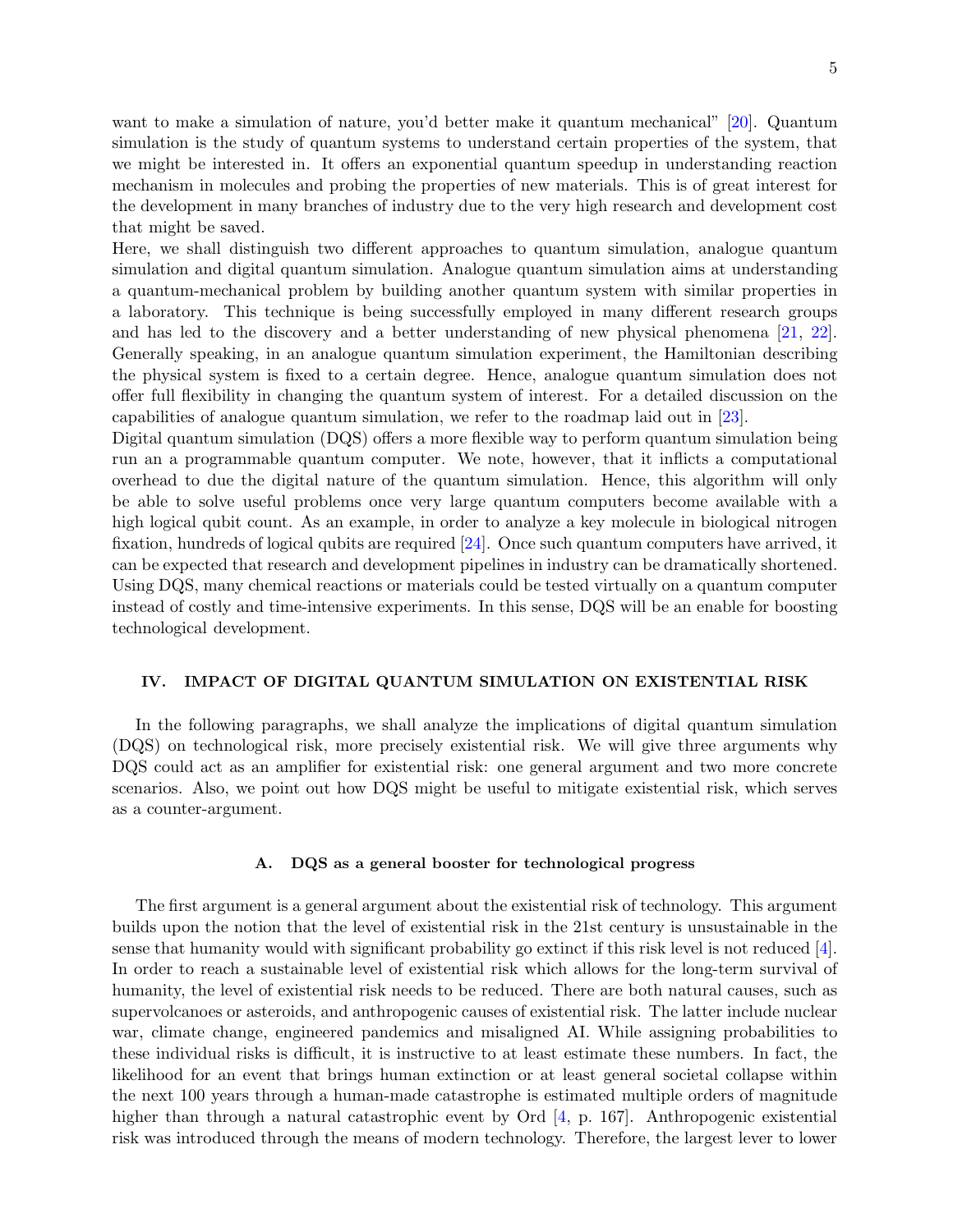anthropogenic existential risk is the ability for humanity to effectively and responsibly control technology. However, this poses to be a immense collective challenge and it should be expected that this process could take up to decades (cf. [\[4,](#page-8-2) pp. 187-216]).

Large-scale Quantum computing is a new technology which has a realistic chance to become first available towards the middle of the 21st century, as we argued in the previous section. It is unclear whether humanity will have gained a better understanding of how to control potentially risky technology at that point. DQS has the potential to accelerate technological development because of its ability to speed up research and development in those areas that would benefit from performing analyses of large quantum mechanical systems. This includes a broad range of applications for chemical processes, new materials etc. A broad-scale acceleration of technology development without an improvement of the global ability in governance to effectively control new technologies would be very problematic. The general argument is therefore the following: because anthropogenic existential risk is already not sustainable today, a technological acceleration driven by the advent of quantum computers would increase existential risk.

#### B. Concrete risk scenarios based on DQS-enabled algorithms

While it is impossible to make accurate predictions about the long-term implications of DQS-based algorithms, we nevertheless seek to go beyond the general argument from the last paragraph. In order to do so, we will consider the two most severe (anthropogenic) existential threats to humanity: engineered pandemics and misaligned AI. These two risks are dominating the total existential risk, at least according to Ord's estimates  $[4, p. 167]$ . Now, the risk of engineered pandemics or misaligned AI is a combination of many small factors of different causal interdependence. In general, however, it is reasonable to assume that any slight increase in the factors connected to these two anthropogenic risks, is reason for concern.

### 1. The hypothetical misuse of DQS-methods in engineered pandemics

We have already argued that quantum computers will allow to perform certain biomedical experiments virtually by using DQS. Gain-of-function research seeks to find ways how to make an existing virus more contagious or lethal by altering the virus slightly. These experiments can produce variants of a virus that are much more dangerous than a wild type circulating in nature or among humans. Insights from gain-of-function research may help for public health authorities to adapt and prepare for these variants that can sooner arise through natural mutation. However, leaks from high-security laboratories have already been reported [\[25\]](#page-9-1), raising the question of the public health risk of such research [\[26](#page-9-2)], even if today the vast majority of researches likely weigh the pros and cons of this kind of research very carefully.

We could imagine that DQS makes is possible that at some point gain-of-function research will be performed partially out of the laboratory because some steps are simulated on a quantum computer. Any simplification in the required steps for gain-of-function research could then lead to more of these investigations being conducted. While such a scenario is, first and foremost, of hypothetical nature, it cannot be ruled out as impossible, either. With the existential risk of engineered pandemics already being considered to be among the largest risks, even a slight increase would already pose to be a significant threat.

In this context, we also refer to [\[27](#page-9-3)] for an analysis of why engineering pandemics is much more difficult than sometimes depicted by non-experts including the author of this viewpoint.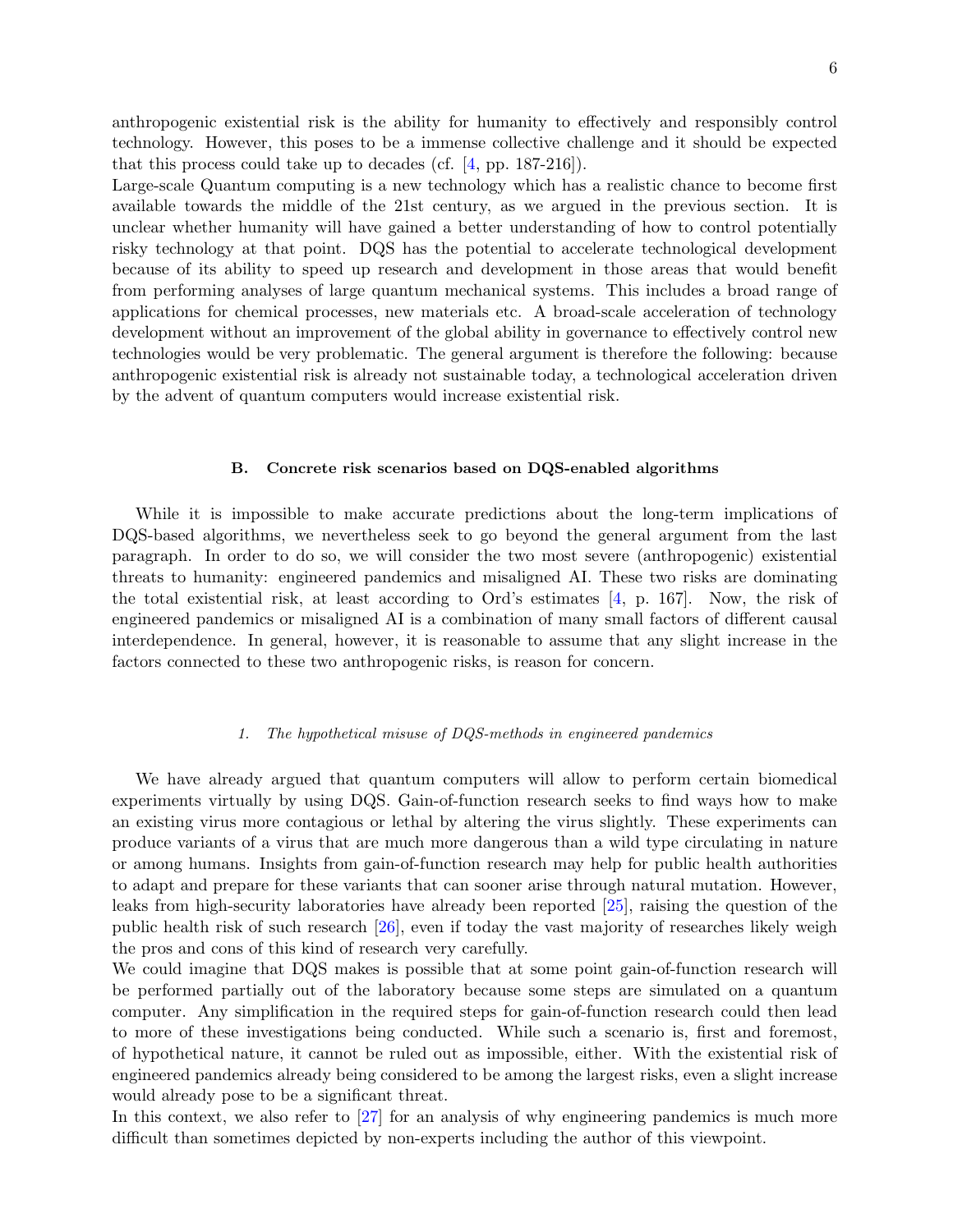#### 2. DQS as a tool for misaligned artificial intelligence

Another perspective comes from DQS being used as a tool by a misaligned artificial intelligence (AI). Misaligned AI is considered to be one of the most severe existential risk by many scholars. A well-known example of misaligned AI is the so-called paperclip AI. In this example, a powerful artificial general intelligence with superhuman capabilities might be assigned the task of maximizing the production output of paperclips. Given sufficient power, such an AI might follow precisely its given task with the unintended side effects of consuming all of the relevant raw materials on earth and also deciding to switch of all humans in order to maximize its alignment to its task [\[28](#page-9-4), pp. 150- 153]. This example shows that a misaligned general AI might produce great harm to humans if the goals of the AI are not programmed very carefully. We argue here that DQS might be a powerful tool in the hand of a misaligned AI and thus be potentially dangerous.

Research and development in chemistry, pharmaceutical or material science today relies on lab work being performed manually by humans. Already without DQS, a misaligned AI could try to engage researchers for its objectives through financial incentives or social engineering. However, when significant steps of the research process can be performed virtually in much shorter time, a misaligned AI would be equipped with a much richer tool set for achieving its objective. Small-scale quantum computers are already accessible over the cloud. In a hypothetical future scenario, cloudaccess to quantum computers could allow misaligned AI with access to the internet to perform fundamental physical research. The AI could acquire new knowledge which then further advances its capabilities. This second hypothetical scenario shows that DQS as an application of quantum computing has the potential to increase existential risk by being a tool that will be used by a misaligned AI.

#### C. Counter-argument: DQS reducing existential risk

As we have seen, there is a plausible trajectory by which quantum computers can amplify existential risk. However, we would like to discuss counter-arguments how quantum computing could reduce existential risk.

We could make the rather general argument that an arrest of technological progress is in itself an existential risk. This is because only technology will allow humanity to mitigate any existential risk that was already present before (e.g. natural existential risk) [\[29](#page-9-5)]. This argument could be interpreted as a general case for the advancement of technology. However, the argument does not apply anymore when we narrow our focus to a certain field of technology. As an example we might consider knowledge about nuclear fusion. Its use for building a hydrogen bomb might have catastrophic consequences including the existential threat of a global war with these weapons of mass destruction. At the same time, there is still research being carried out to build the first large scale prototype for a civil use. Nuclear fusion might produce vasts amounts of energy, however, due to alternative green energy available, humanity does not depend on nuclear fusion to solve its energy problems. Thus, if a field of technology is expected to have worsening effect on existential risk in total, it could be reasonable to impose policy which aims at controlling technology in this field, even if this hinders the advances of useful applications of this technology.

For this reason, we should sharpen the counter-argument and focus on the specific potential of DQS to reduce existential risk more than it amplifies it. In the same sense as DQS might make it easier to find new dangerous chemicals, weapons or diseases, we would also expect it to speed up research in how to prevent pandemics, aiding the understanding of the cure of pathogens and helping to find new pharmaceuticals and vaccines. Indeed, DQS could potentially even lower the risks connected with gain-of-function research if it allows critical experiments to be performed only virtually instead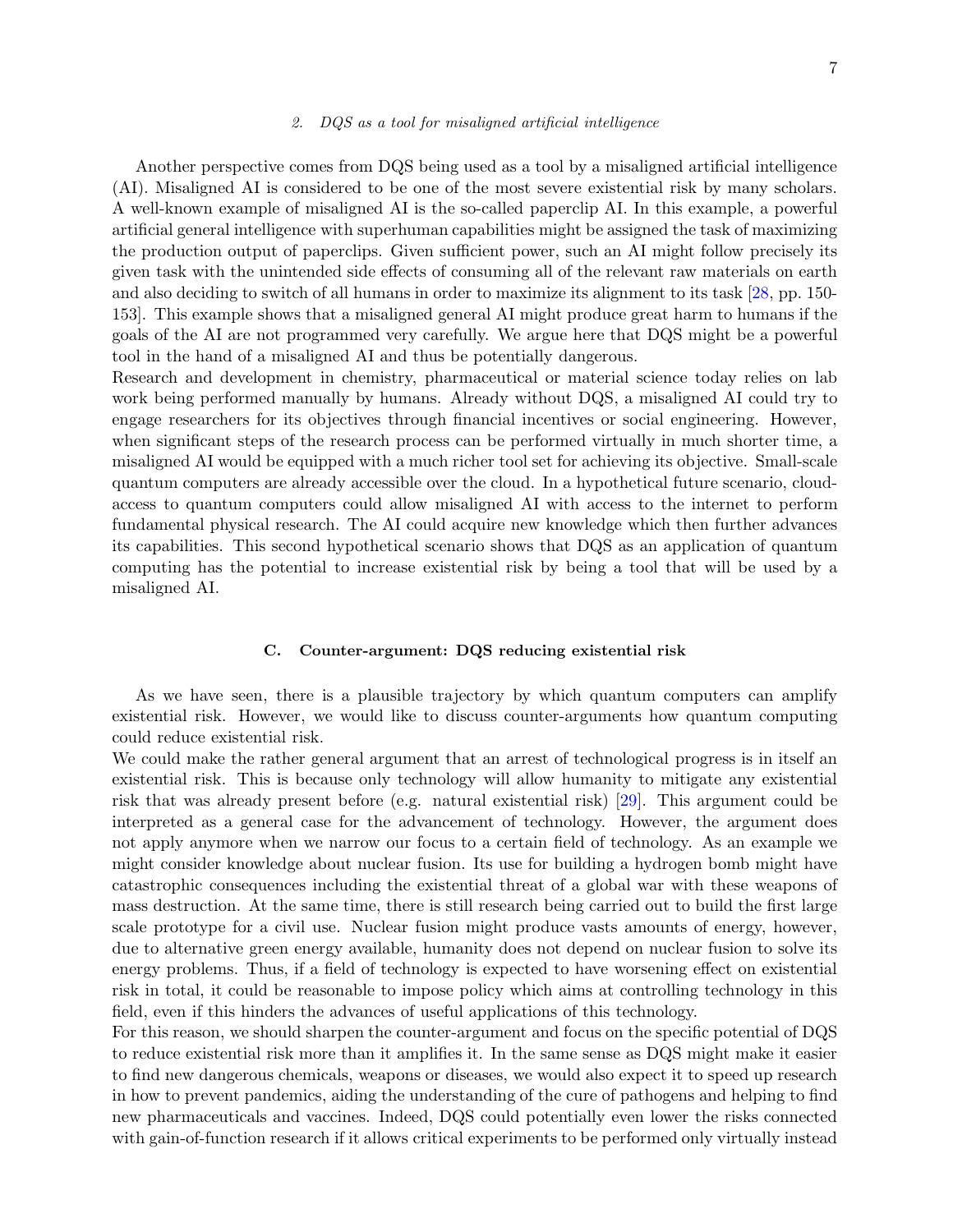of using actual pathogens in a laboratory where they might escape from. The conceivable scenarios how quantum computing could lower existential risk go beyond pharmaceutical applications: DQS might help us find more sustainable materials and chemical reactions. As an example, aided by DQS, humanity might discover new catalysts that will, in the long term, help to remove carbon dioxide from the atmosphere [\[24](#page-9-0)]. This could reduce the consequences of global warming, which in a worst case scenario could be an existential risk.[5](#page-7-2)

These points are certainly true and imply that quantum computing also holds great promises. Therefore, as with any technology, analyzing the consequences of DQS involves weighing up both risks and benefits. We would argue however, that with existential risk the technology risks should be weighted much higher than technology benefits as the very meaning of existential implies that it does not come with a try-again opportunity. If DQS is to significantly increase existential risk in the future, finding means to control the technology becomes highly relevant. We should, however, attempt to allow the responsible use of the technology if loophole-free ways are conceivable.

# <span id="page-7-1"></span>V. CONCLUSION

Quantum computers hold the justifiable promise of great scientific discovery and a profound impact for humanity through DQS-based algorithms. We can expect that DQS helps to significantly speed-up research timelines and lead to new scientific discoveries. However, this comes with a potential amplification of anthropogenic existential risk if no counter-measures are undertaken. Estimating the impact of this emergent technology in the next decades to come is extremely difficult and bears very large uncertainties. Given the scope of ensuring the survival of humanity, a study of the existential risk impact of quantum computing seems of great significance.

For this reason, we call for quantum risk mitigation to both assess and control the future impact of quantum computing on existential risk. We should be aware that risk mitigation suffers from the notorious Collingridge's dilemma [\[31](#page-9-6)]. It describes the predicament that banning technology in its early stages, before the consequences become apparent, is difficult due to limited available information. At the same time, late action risks that the technology has already dispersed and cannot be effectively controlled anymore. Therefore, regarding quantum computing, there is a strong necessity to be alert early on so that the control of the technology is still feasible. While the focus of this viewpoint is the impact of quantum computing on existential risk, subsequent investigations in this regard will likely be of benefit to both the understanding of quantum existential risk as well as technology risk of quantum computing in a broader sense. We invite for further fruitful dialogue on the technological risks of quantum computing.

### ACKNOWLEDGMENTS

The author would like to thank Jordi Tura and Simon Friedrich for their valuable comments.

<span id="page-7-0"></span>[1] F. Arute, K. Arya, R. Babbush, D. Bacon, J. C. Bardin, R. Barends, R. Biswas, S. Boixo, F. G. S. L. Brandao, D. A. Buell, B. Burkett, Y. Chen, Z. Chen, B. Chiaro, R. Collins, W. Courtney, A. Dunsworth, E. Farhi, B. Foxen, A. Fowler, C. Gidney, M. Giustina, R. Graff, K. Guerin, S. Habegger, M. P. Harrigan, M. J. Hartmann, A. Ho, M. Hoffmann, T. Huang, T. S. Humble, S. V. Isakov,

<span id="page-7-2"></span><sup>&</sup>lt;sup>5</sup> Importantly, this does not imply that quantum computers will be able to help mitigate the climate catastrophe in the short or medium term. However, this is currently the time scale which is paramount in order to limit global warming to  $1.5^{\circ}$ C or well below  $2^{\circ}$ C [\[30](#page-9-7)].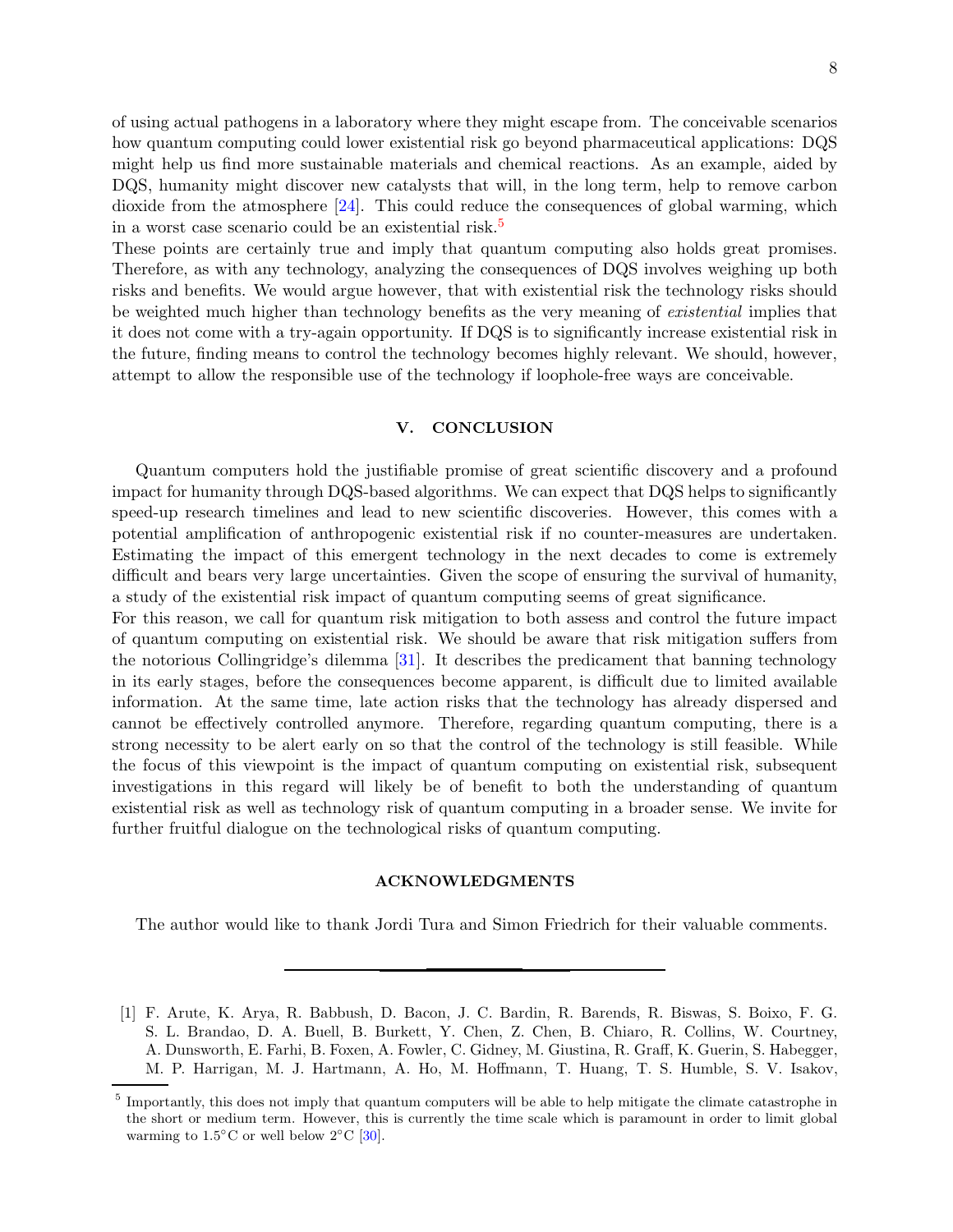E. Jeffrey, Z. Jiang, D. Kafri, K. Kechedzhi, J. Kelly, P. V. Klimov, S. Knysh, A. Korotkov, F. Kostritsa, D. Landhuis, M. Lindmark, E. Lucero, D. Lyakh, S. Mandr`a, J. R. McClean, M. McEwen, A. Megrant, X. Mi, K. Michielsen, M. Mohseni, J. Mutus, O. Naaman, M. Neeley, C. Neill, M. Y. Niu, E. Ostby, A. Petukhov, J. C. Platt, C. Quintana, E. G. Rieffel, P. Roushan, N. C. Rubin, D. Sank, K. J. Satzinger, V. Smelyanskiy, K. J. Sung, M. D. Trevithick, A. Vainsencher, B. Villalonga, T. White, Z. J. Yao, P. Yeh, A. Zalcman, H. Neven, and J. M. Martinis, Quantum supremacy using a programmable superconducting processor, Nature 574[, 505 \(2019\).](https://doi.org/10.1038/s41586-019-1666-5)

- <span id="page-8-0"></span>[2] H.-S. Zhong, H. Wang, Y.-H. Deng, M.-C. Chen, L.-C. Peng, Y.-H. Luo, J. Qin, D. Wu, X. Ding, Y. Hu, P. Hu, X.-Y. Yang, W.-J. Zhang, H. Li, Y. Li, X. Jiang, L. Gan, G. Yang, L. You, Z. Wang, L. Li, N.-L. Liu, C.-Y. Lu, and J.-W. Pan, Quantum computational advantage using photons, Science **370**[, 1460 \(2020\),](https://doi.org/10.1126/science.abe8770) arXiv: 2012.01625.
- <span id="page-8-1"></span>[3] R. de Wolf, The potential impact of quantum computers on society, [Ethics and Information Technology](https://doi.org/10.1007/s10676-017-9439-z) 19, 271 (2017).
- <span id="page-8-2"></span>[4] T. Ord, The Precipice: Existential Risk and the Future of Humanity (Bloomsbury Publishing, London, 2020).
- <span id="page-8-3"></span>[5] B. M. Terhal, Quantum error correction for quantum memories, [Reviews of Modern Physics](https://doi.org/10.1103/RevModPhys.87.307) 87, 307 (2015).
- <span id="page-8-4"></span>[6] S. Krinner, S. Storz, P. Kurpiers, P. Magnard, J. Heinsoo, R. Keller, J. Luetolf, C. Eichler, and A. Wallraff, Engineering cryogenic setups for 100-qubit scale superconducting circuit systems, [EPJ Quantum Technology](https://doi.org/10.1140/epjqt/s40507-019-0072-0) 6, 2 (2019).
- <span id="page-8-5"></span>[7] J. Sevilla and C. J. Riedel, Forecasting timelines of quantum computing, [arXiv:2009.05045 \[quant-ph\] \(2020\),](http://arxiv.org/abs/2009.05045) arXiv: 2009.05045.
- <span id="page-8-6"></span>[8] S. Shankland, [Quantum computer makers like their odds for big progress](https://www.cnet.com/tech/computing/quantum-computer-makers-like-their-odds-for-big-progress-soon/) (2020).
- <span id="page-8-7"></span>[9] IonQ, [Scaling IonQ's Quantum Computers: The Roadmap](https://ionq.com/posts/december-09-2020-scaling-quantum-computer-roadmap) (2020).
- <span id="page-8-8"></span>[10] Member States of the European Union, [Quantum Manifesto](https://qt.eu/app/uploads/2018/04/93056_Quantum-Manifesto_WEB.pdf) (2016).
- <span id="page-8-9"></span>[11] D. Silver, A. Huang, C. J. Maddison, A. Guez, L. Sifre, G. Van Den Driessche, J. Schrittwieser, I. Antonoglou, V. Panneershelvam, M. Lanctot, et al., Mastering the game of go with deep neural networks and tree search, nature 529[, 484 \(2016\).](https://doi.org/10.1038/nature16961)
- <span id="page-8-10"></span>[12] T. F. Rønnow, Z. Wang, J. Job, S. Boixo, S. V. Isakov, D. Wecker, J. M. Martinis, D. A. Lidar, and M. Troyer, Defining and detecting quantum speedup, Science 345[, 420 \(2014\).](https://doi.org/10.1126/science.1252319)
- <span id="page-8-11"></span>[13] R. Babbush, J. R. McClean, M. Newman, C. Gidney, S. Boixo, and H. Neven, Focus beyond quadratic speedups for error-corrected quantum advantage, PRX Quantum 2[, 010103 \(2021\).](https://doi.org/10.1103/PRXQuantum.2.010103)
- <span id="page-8-12"></span>[14] P. W. Shor, Polynomial-Time Algorithms for Prime Factorization and Discrete Logarithms on a Quantum Computer, [SIAM Review](https://doi.org/10.1137/S0036144598347011) 41, 303 (1999).
- <span id="page-8-13"></span>[15] A. M. Childs, R. Cleve, E. Deotto, E. Farhi, S. Gutmann, and D. A. Spielman, Exponential algorithmic speedup by quantum walk, [Proceedings of the thirty-fifth ACM symposium on Theory of computing - STOC '03 , 59 \(2003\),](https://doi.org/10.1145/780542.780552) arXiv: quant-ph/0209131.
- <span id="page-8-14"></span>[16] A. W. Harrow, A. Hassidim, and S. Lloyd, Quantum Algorithm for Linear Systems of Equations, [Physical Review Letters](https://doi.org/10.1103/PhysRevLett.103.150502) 103, 150502 (2009).
- <span id="page-8-15"></span>[17] I. Georgescu, S. Ashhab, and F. Nori, Quantum simulation, [Reviews of Modern Physics](https://doi.org/10.1103/RevModPhys.86.153) 86, 153 (2014).
- <span id="page-8-16"></span>[18] R. Rivest, A. Shamir, and L. Adleman, A Method for Obtaining Digital Signatures and Public-Key Cryptosystems, [COMMUNICATIONS OF THE ACM](http://130.203.136.95/viewdoc/summary?doi=10.1.1.40.5588) 21, 120 (1978).
- <span id="page-8-17"></span>[19] D. Micciancio and O. Regev, Lattice-based Cryptography (Springer, Berlin, Heidelberg, 2009) pp. 147– 191.
- <span id="page-8-18"></span>[20] R. P. Feynman, Simulating Physics with Computers (CRC Press, 2002).
- <span id="page-8-19"></span>[21] M. Schreiber, S. S. Hodgman, P. Bordia, H. P. L¨uschen, M. H. Fischer, R. Vosk, E. Altman, U. Schneider, and I. Bloch, Observation of many-body localization of interacting fermions in a quasirandom optical lattice, Science 349[, 842 \(2015\).](https://doi.org/10.1126/science.aaa7432)
- <span id="page-8-20"></span>[22] C. J. Turner, A. A. Michailidis, D. A. Abanin, M. Serbyn, and Z. Papić, Weak ergodicity breaking from quantum many-body scars, [Nature Physics](https://doi.org/10.5518/335) 14, 745 (2018).
- <span id="page-8-21"></span>[23] E. Altman, K. R. Brown, G. Carleo, L. D. Carr, E. Demler, C. Chin, B. DeMarco, S. E. Economou, M. A. Eriksson, K.-M. C. Fu, et al., Quantum simulators: Architectures and opportunities, PRX Quantum 2[, 017003 \(2021\).](https://doi.org/10.1103/PRXQuantum.2.017003)